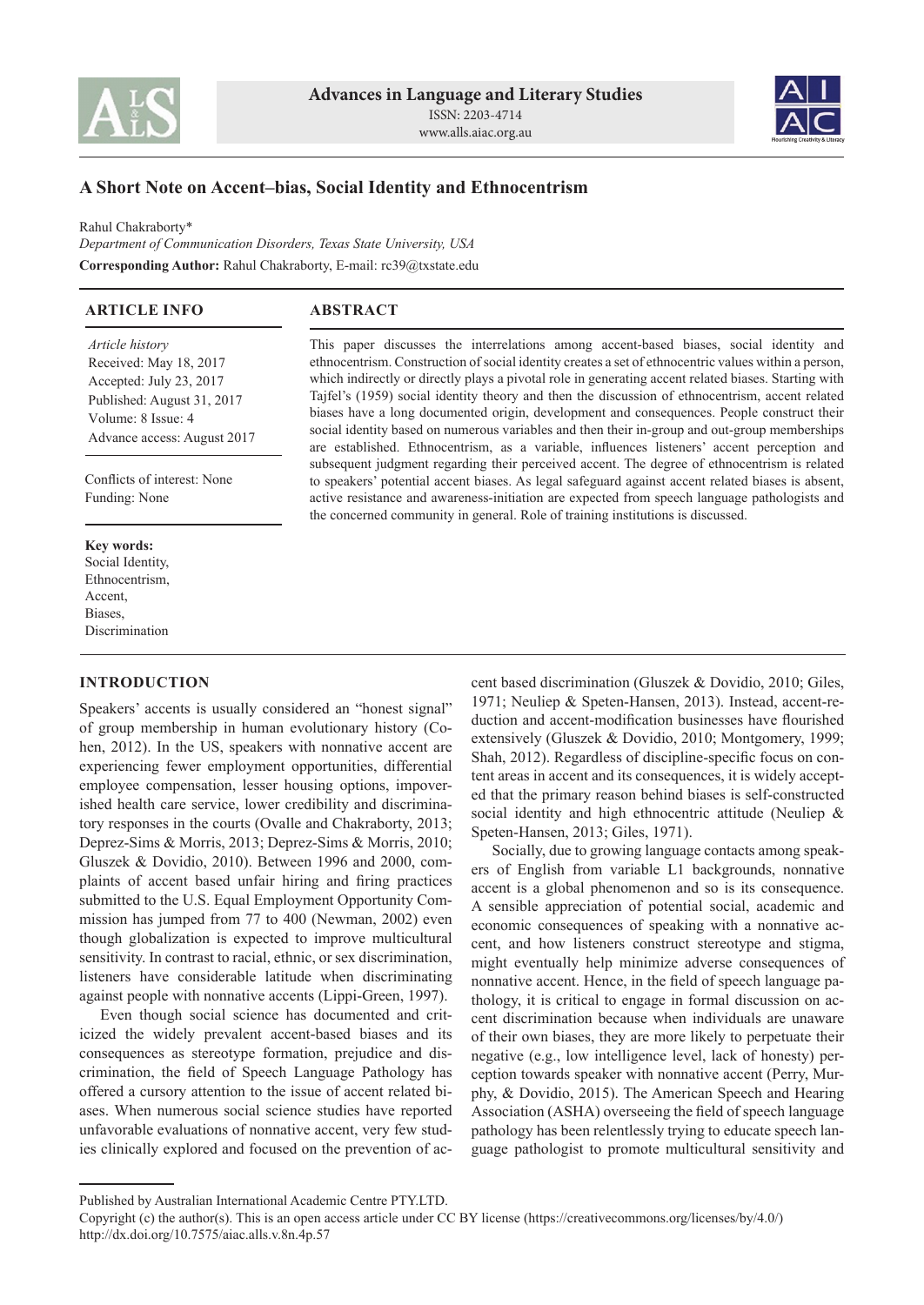minimize potential biases towards nonnative speech and language behaviors. In this note, we review the concepts of social identity and ethnocentrism, and present how these constructs are surfaced through accent related biases, prejudice and discrimination.

#### **Social Identity**

Social identity is an individual's awareness of valuable membership in certain social groups (Tajfel, 1959, 1972, 1974). A social group is constructed when more than two people who identify, define, and evaluate themselves similarly (Hogg et al., 2004; Hogg, 2006). The social groups always compete against each other for stature and prestige (Tajfel, 1972, 1974). Members of the same social groups relate to, compete with, and differentiate themselves from nonmembers; that is, outgroups (Hogg et al., 2004; Hogg, 2006); thus in-group versus outgroup comparison mediated tension, conflict or discrimination is formed. Based on an individual's perceived commonality with other group members, one might have several group-membership.

The theorization of social identity was introduced by Henri Tajfel (1959) and was exegesised further (Hogg et al., 2004; Hogg, 2006; Hogg & Abrams, 1988; Rubin & Hewstone, 1998; Tajfel, 1969, 1972, 1974; Tajfel & Turner, 1979). Now it is known as the *Social Identity Theory* (SIT).

The SIT has social categorization as its principal construct. According to Hogg (2004, 2006), social categorization is a cognitive process to represent groups in terms of prototypes and using prototypes people categorize others by evaluating them according to their group memberships rather than as individuals. Inherently, any prototypical concept is construed upon an imprecise sets of interrelated characteristics mediated through human perceptions, attitudes, and behaviors (Hogg, 2004, 2006). When prototypical group identities are constructed, simultaneously and continuously in-group homophily and outgroup heterophily are evaluated and interpreted (Hogg et al., 2004; Hogg, 2006; Hogg and Abrams, 1988; Rubin and Hewstone, 1998; Tajfel, 1972; Tajfel and Turner, 1979). That is, using social categorization, members of a social group not only identifies what features define their current group membership and/or characteristics of their group, but also help distinguish from other social groups; thus, social categorization maximizes in-group similarities and outgroup differences (Neuliep & Speten-Hansen, 2013). The primary focus of Tajfel's SIT was to explain the consequence of group membership on prejudice, discrimination, and group conflict (Hogg et al., 2004). It has been reported that the degree of in-group identification creates ingroup bias, outgroup derogation, and outgroup discrimination (Gagnon & Bourhis, 1996; Perreault and Bourhis, 1999). Thus, outgroup discrimination is directly related to ingroup identification (Gagnon & Bourhis, 1996; Perreault & Bourhis, 1999). That is, individuals with strong ingroup identification exhibit strong outgroup discrimination whereas those individuals who identified weakly with their ingroup did not discriminate against the outgroup (Gagnon and Bourhis, 1996).

Social Identity Theory (SIT) offers an augmenting explanation of listeners' perception of nonnative accents during intergroup and intragroup interaction. SIT also attempts to explain why we typically observe some negative perception of speakers with nonnative accent (i.e., outgroups). However, why some individuals acquire and exhibit strong ingroup identification while others do not, has been answered in studies that have looked into intrapersonal variables or individual differences. One such intrapersonal variable that promotes high ingroup indentification and outgroup discrimination is ethnocentrism (Perreault & Bourhis, 1999); ethnocentric persons evaluated their ingroups favorably while simultaneously stigmatizing outgroups (Berry et al., 1977).

### **Ethnocentrism**

The term ethnocentrism and its fundamental concept was introduced in social science by Sumner (1906). It was defined as ''the technical name for this view of things in which one's own group is the center of everything, and all others are scaled and rated with reference to it'' (p. 13). Initially it was interpreted as a psychological construct differentiating between two groups: in-groups (i.e., the group with which an individual identifies) and out-groups (i.e., the group with which an individual does not identify or anything other than in-groups). Currently, ethnocentrism is a more holistic term infusing individual, social and cultural nuances; incorporating the social aspect of human psychological reality. Hence, now it is considered to be a psycho-sociological concept.

Extension of Tajfel's (1972) SIT's concept of in-group affinity and the past 50-60 years of social science research have witnessed considerable discussion on the nature and prevalence of ethnocentrism. Across the board, the consensus is - an ethnocentric person harbors resilient affinity and favoritism in their attitudes and behaviors toward in groups, often at the expense of the outgroup (Hewstone & Ward, 1985; Islam & Hewstone, 1993; Weber, 1994). Historically, the highly ethnocentric nature of human species with their resilient propensity to consider their own way as the only reference point, has led to almost psychopathological forms of ethnocentrism surfaced in discrimination, prejudice, and even ethnic cleansing (Hansen, Rakić, Steffens & Weise, 2017). Deviations from that self-constructed or socially-constructed reference point (s) are usually viewed unfavorably by ethnocentric people and will be reactively considered inferior or aberration, which might also include people with different languages or accents. Highly ethnocentric people would prefer in-group interaction and avoid interaction with representatives of other cultural groups or out-groups as they harbor negative perceptions of them (Neuliep et al., 2001; Gudykunst & Kim, 2004; Neuliep & Ryan, 1998). Ethnocentrism leads to ingroup identification, which leads to ingroup-bias and consequently we observe outgroup derogation, and discrimination (Gagnon and Bourhis, 1996).

Ethnocentric bias is not domain specific; it is pervasive. For example, the influence of ethnocentrism is observed even in manager–subordinate communication (Neuliep et al., 2005). For example, ethnocentrism was negatively correlated with social perceptions of the manager when an Asian student manager reprimanded a White student worker. But, in that study, ethnocentrism was not correlated with social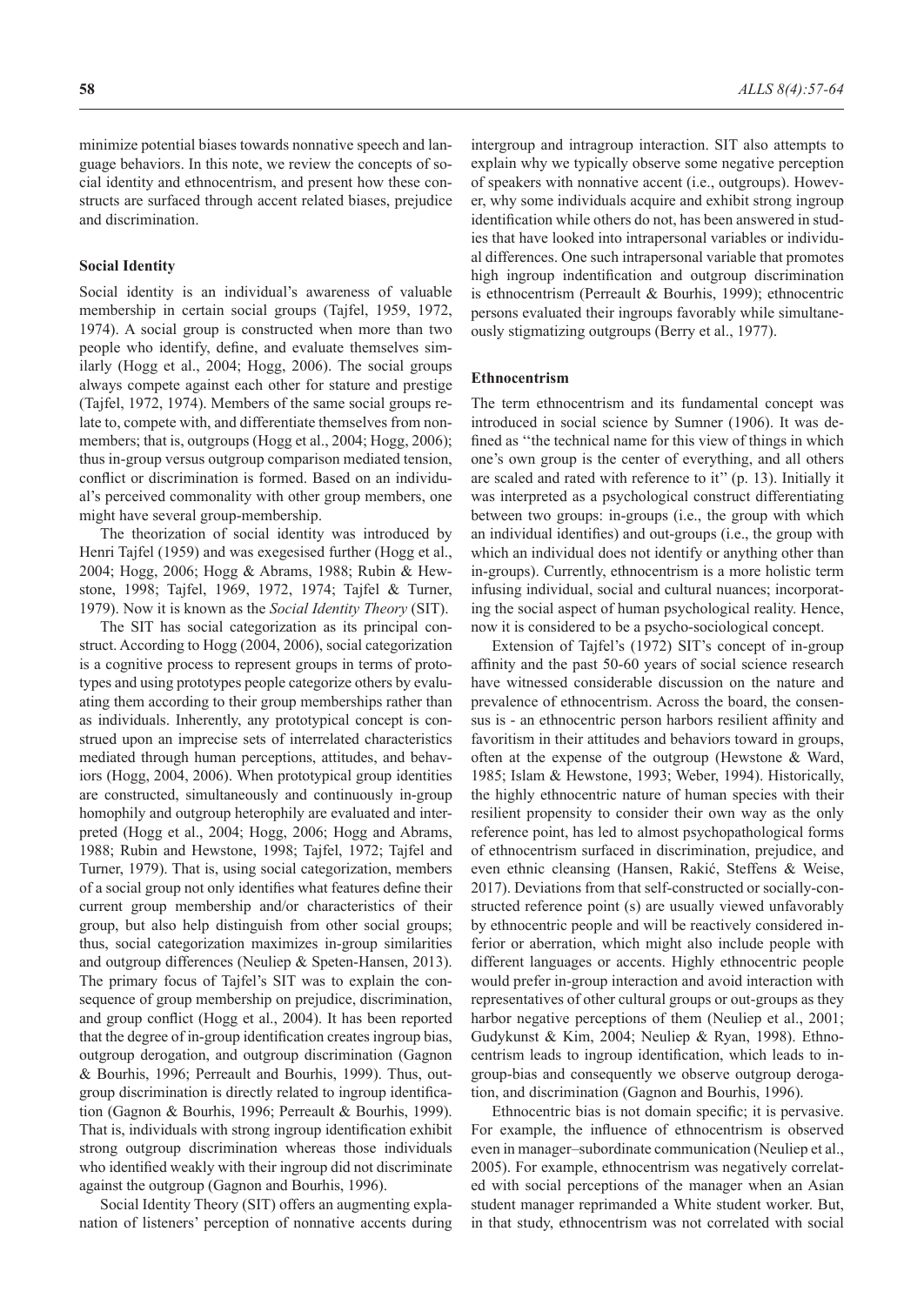perception when a White student manager reprimanded the same White student worker. In another study with regional varieties of English, revealed that the participating British students who scored high on the British Ethnocentrism scale (Warr et al., 1967) rated the accented speakers less favorably than those students scoring low on the scale (Giles, 1971); students who had higher ethnocentric ratings perceived the prestigious Southern Standard accent more favorably than the students who had lower ratings on the ethnocentric scale. Thus, when SIT and ethnocentrism are considered together, with the empirical reports of last 50-60 years, it is probably safe to assume that higher ethnocentricity will likely allow listeners to view speakers with nonnative accents negatively. However, while on one end, ethnocentric persons see the ingroup as superior to out-groups and cooperate with in-group members while competing with outgroup members, ethnocentrism may also serve a powerful descriptive function by defining one's group identity under the threat of attack - ethnocentrism should not be always construed as a negative trait (Neuliep & McCroskey, 1997). This very in-group affiliations probably form the basis of patriotism and unfazed courage to sacrifice for one's own group under threat. Thus numerous research reports have documented how nonnative accent is treated as an index of outgroup affiliation and as a consequence, frequently sculpted in discriminatory-negative identity construction surfaced through cognitions, affect, and behaviors toward speakers with nonnative accent.

#### **Accent Biases**

The central theme of SIT is social categorization (Hogg et al., 2004) and as we know, linguistic variation is structured around social identity, which is the primary construct of ethnocentrism (Lippi-Green, 1997). Linguistic variations between groups surfaced as accent is an effective means and manner for exclusion/discrimination because when people reject an accent, they are simultaneously rejecting speakers' identity realized through his or her race, ethnic heritage, national origin, regional affiliation, or economic class (Lippi-Green, 1997). Perception of nonnative accent and the discriminatory and inflammatory consequences thereafter are centered around the socially constructed identity of individual listeners. Group affinity based on ethnocentrism is endorsed as individuals with the same accent tend to cooperate more when presented with a common task (Heblich, Lameli & Riener, 2015). On the other end, more competitiveness is observed when an individual is paired with someone of a different accent. It seems, the linguistic distance between two accents help form ethnocentric territories and influence listeners' attributes of speakers' accent (Heblich, Lameli & Riener, 2015).

There is a large volume of research reports on preventing biases against people based on their skin color, ethnicity, or gender (refs). However, accent related biases appear to be more acceptable and less opposed than racial, religious or gender discrimination, even though globally accent-bias is a widely acknowledged form of discrimination, (Giles & Watson, 2013; Ng, 2007; Hansen, Rakić, & Steffens, 2014). For example, when participants were presented with a list of 105

potential targets of prejudice, speakers with nonnative-accent or non-standard accent were not even mentioned (Crandall, Eshleman, & O'Brien, 2002). A note in the employment contract form usually mention that the employer is an equal opportunity provider and do not discriminate based on race, religion, color, ethnicity etc; accent is never mentioned in such contract form!

With the current trends in globalization, cross-linguistic interaction is not an exceptional sociolinguistic moment – people continuously encounter variations of the prototypical standard form of a target language. Along with multicultural interaction, people might experience prejudice and discrimination based on their ethnicity, race, skin color and also based on their native language or accent (Fuertes, Gottdiener, Martin, Gilbert, & Giles, 2012; Gluszek & Dovidio, 2010). Even though language proficiency is a different construct compared to accent, there are numerous reports where people with nonnative accent are considered poor language users (Gluszek & Dovidio, 2010). Frequently, speakers with nonnative accent are considered less intelligent, less loyal, less competent and of lower status and face both prejudice and stereotypes (Gluszek & Dovidio, 2010b; Ng & Bradac, 1993; Matsuda, 1991). Overall, accent related biases have been reported is reported not only in the sociolinguistic literature citing stereotype formation, even academic and corporate sectors have extensively reported consequences of accent related biases.

An association between accent and stereotype formation have been noticed with specific sociocultural groups (Yzerbyt, Provost, and Cornielle 2005; Giles, Williams, Mackei, Rosselli, 1995; Milroy & McClenaghan, 1977). However, listeners' association among accent, stereotypy formation and the ethnic or national origin of an accent might not be accurate (Giles et al., 1995; Milroy and McClenaghan, 1977). For example, Belgian speakers were perceived as less competent than French speakers, but that Belgian speakers were perceived as warmer than French speakers in a study by Yzerbyt, Provost, and Cornielle (2005). Similar results were reported with credibility ratings. Based on credibility ratings assigned to speakers with different accents, speakers with standard American accents delivering false information were perceived as more trustworthy than when listeners rated the credibility of speakers with different accents delivering false information; (e.g., Vornik, 2003).

In the USA, students with standard American English (SAE) perceived speakers with foreign accents to be inferior speakers, though the speakers had high scores on objective measures of comprehensibility and speech intelligibility; students in the USA preferred courses taught by teachers who use standard American accent (Rubin & Smith, 1990). Speech comprehensibility is the ability to interpret the meaning of messages produced by speakers without regard for accuracy of phonetic and lexical parsing(Hustad & Beukelman, 2002) and speech intelligibility is usually defined as how well a speaker's acoustic signal can be accurately recovered by a listener (Hustad & Cahill, 2003). When listeners heard recordings in standard American accent and that accent was held unchanged or constant with a picture of either Cauca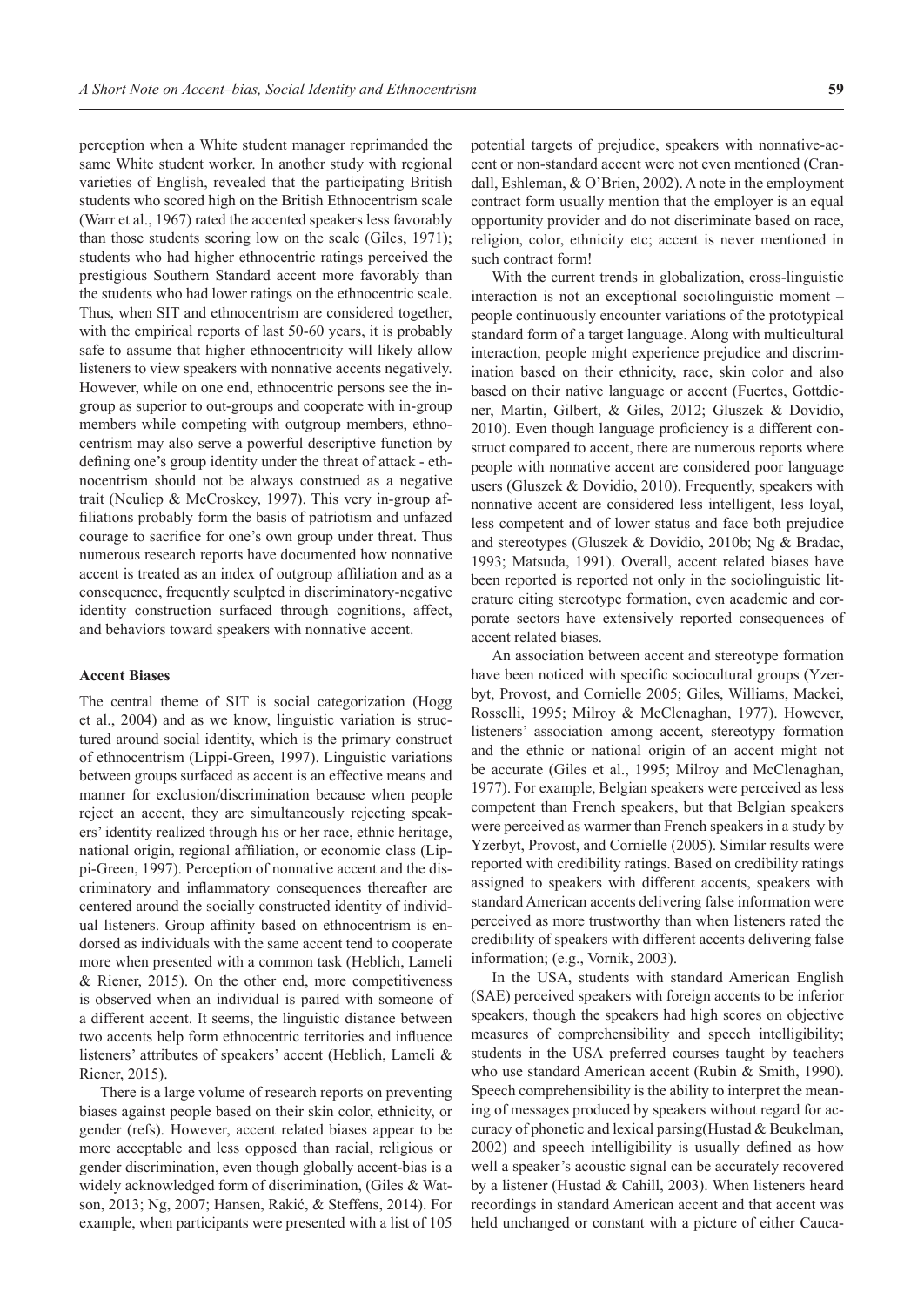sian or Asian face, participants responded differently to the comprehensibility of the recording (Rubin, 1992). Standard accents is usually ranked significantly higher in prestige and social status (Coupland & Bishop, 2007).

When native speakers of English at the undergrad program in the USA were presented different variations of English from across the globe, including Australia, Canada, China, England, France, Germany, India, Ireland, Italy, Jamaica, Japan, Mexico, Russia, and Spain, significant variability in accent rating was observed (Lindemann, 2005); English produced by speakers from Mexico and China were described as most incorrect speakers and were negatively stigmatized. However, nonnative speakers from Germany, France and Italy were considered the most correct English speakers and were least stigmatized. Geopotential and socioeconomic variables interfered with the selective positive and negative evaluation of the nonnative speakers of English in these countries; speakers from less familiar countries and from countries that are considered adversaries of the US, were rated negatively. Overall, the potential consequences of nonnative accent depends on listeners' perception of the degree or extent of speakers' phonetic variation from native-speaker accent (Munro & Derwing, 2001). That is, not every nonnative accent is rated similarly by the native listeners, the specific variety of nonnative accent plays a role in such evaluation. Even companies prefer to hire speakers with standard American accents, highlighting concerns about intelligibility and communication as the impetus (Deprez-Sims & Morris, 2013). However, even though it is known that nonnative accent can elicit stigmatization (Fuertes, Gottdiener, Martin, Gilbert, & Giles, 2012), disrupt information transfer mechanism (Derwing & Munro, 2009), and understandably interfere with the speed of content processing by the listeners (Adank, Evans, Stuart-Smith, & Scott, 2009), it would be interesting to know, to what extent processing difficulty versus other factors influence listeners judgment on nonnative accent.

Economic consequences of nonnative accent have also been explored; speakers' accents have a significant influence on their employment, evaluations of their credibility, perception of competence, job opportunities and social status (e.g. Cargile, Maeda, Rodriguez, & Rich, 2010; Carlson & McHenry, 2006; Creese & Kambere, 2003; Frumkin, 2007; Fuertes, Gottdiener, Martin, Gilbert, & Giles, 2012; Fuertes & Gelso, 2000; Hosoda, Nguyen, & Stone-Romero, 2012; Lev-Ari & Keysar, 2010). Listeners' interpersonal evaluations were significantly impacted by speakers' accent and more social attractiveness, increased job opportunities, higher social status, higher intelligence, and more trustworthiness were assigned to speakers with standard accent (Fuertes et al., 2012).

In 2010, out of 291 million people of 5 years of age and above, 21% spoke a language other than English at home (American Community Survey report, Ryan, 2013). So there is a higher probability of finding speakers with nonnative accent today in any sector. However, during job interviews, even though employers' prejudice towards second-generation immigrants by elimination and every nonnative group was discriminated, some biasness resulted in positive employment decisions for some second-generation immigrants (Krings & Olivares, 2007). Hence, the fact that employers always claim that they indiscriminately offer an equal opportunity in their workplace and are free from cognitive biases, the data probably suggest otherwise.

### **The Role of Training Institution in the Field of Speech Language Pathology**

None of the studies mentioned above, had collected data from an industry where speech language pathologist are employed, even though the rehabilitation industry offers clinical and/or educational services. However, as a service provider, if a clinician uses a foreign accent and there is a mismatch in accent between the client and the clinician, the situation might evoke a negative predisposition due to the nonnative accent and it is not implausible to hypothesize that the discriminatory behaviors in the speech language pathology industry will mimic other industries to some extent. Biases customers or clients develop towards accents influence customers' evaluation of the service encounter. Speech Language Pathology as a service industry is certainly not immune to such possibilities.

Currently, more emphasis is on accent-reduction (Gluszek & Dovidio, 2010; Montgomery, 1999) and accent-modification trainings (e.g., Shah, 2012), than on the prevention of accent based discrimination. Accent modification and/or reduction focus on speakers of nonnative accent, whereas prevention of accent based discrimination attempts to modify attitude and perception of the listeners. Since communication involves interlocutors, simultaneously addressing nonnative accent from both speakers and listeners' perspectives would be more productive in the long run. This is especially critical because, compared to foreign accents in Spanish or other languages, students with nonnative accent in English were asked more often to undergo accent modification (Levy & Crowley, 2012). ASHA is allocating substantial amount of resources to improve multicultural sensitivity, however, even among SLPs and the community in general, intolerance and arbitrary association of accent and unrelated attributes are not rare (Corona et al., 2016).

However, Levy & Crowley (2012) offered a list of suggestions for SLP's who do not have native Spanish proficiency or phonological skills as policies and practices. The way Levy & Crowley's (2012) suggestions were drafted, they are relevant even beyond aspiring Spanish speakers and could be applied to any SLP from any linguistic background attempting to modify their phonological accuracy for a target language. Levy & Crowley's (2012) suggestions are mildly modified below to contextualize in the global linguistic scenario.

- If a student has been accepted into a university, offer speech intelligibility training by native speakers of the target language.
- Mobilize conversational groups and infuse students to actively participate.
- Allow students to organize overseas travel experiences or participate in study abroad or language immersion programs.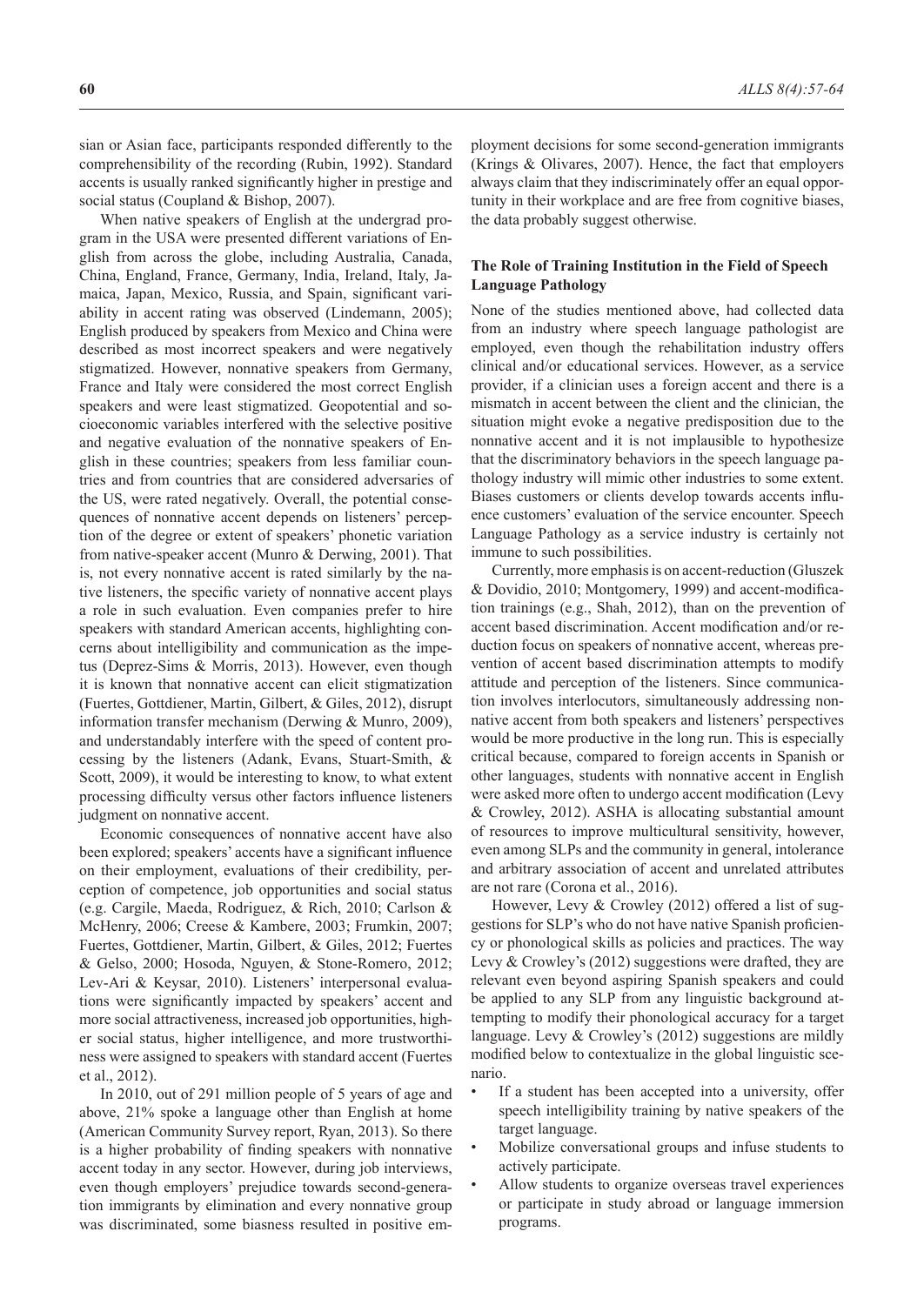- Offer relevant language training or accent training information available on classes.
- Allow SLP students to take classes as language electives.
- Incorporate more faculty members from diverse linguistic background to heighten students multilingual sensitivity, which might reduce their ethnolinguistic notion.
- Offer CEUs through the department, university, state level or ASHA for improving pronunciation, proficiency, and cultural competence in their nonnative language.
- Offer accent modification training for students and also for anyone who might be interested.
- Offer guidance and assist students with nonnative accent during their clinical training, (Crowley, 2007).
- Collaborate with other disciplines addressing similar linguistic issues.
- Make a list of strategies accessible to students if a student can't produce a desired phonological model.
- Use software programs to offer the desired phonological models and a target pronunciation.
- Incorporate the client's family in situations where the accent mismatch is interfering with the client but not with the family members of the client. Involvement of the family members might even be helpful for children with language impairment.
- Introduce new university programs and make newer resources available.
- Seek help from experts and/or from ASHA's Multicultural Issues Board. As a consequence, eventually the field with have a very diverse set of clinicians.
- Being a part of an academic program, if a student files a complain of accent based discrimination to the central body governing accreditation, the governing body as a part of its quality control can always request the respective department to come up with the rectification plan in any country. In the US, the Council on Academic Accreditation in Audiology and Speech-Language can request for evidence.
- Improve social awareness and understanding to minimize discrimination towards speakers with nonnative accent and present the impact of accented speech on perception by individuals with the different speech and language disorders serviced by SLPs.
- Devise programs and policies to ensure that the quality of service does not vary between SLPs with and without nonnative accent.
- Emphasize the quasi-independent relationships among accent, intelligibility, and comprehensibility, which has been documented (Derwing & Munro, 1997), to the clients and their family members, SLPs and the community.
- Emphasize the documented evidence that even if initially nonnative accent might cause perceptual difficulty, gradual familiarity would reduce listeners' difficulty with the nonnative accent perception (Bradlow & Bent, 2008).
- Clinicians can adopt "clear speech" where the SLPs will hyperarticulate to improve speech intelligibility (Levy

et al., 2010; Rogers, DeMasi, & Krause, 2010; Smiljanic & Bradlow, 2008).

- Incorporate interpreters in the sessions to facilitate communication discourse (Langdon & Cheng, 2002).
- Telepractice can facilitate overall communication, intervention and treatment efficacy in cases in which there is an accent mismatch between a client and a clinician (e.g., Goral, Levy, & Kastl, 2010).

However, it should be acknowledged that clients with phonological inaccuracy need clinician who can offer language and dialect specific phonological models. In comparison, clients with other speech-language disorders can receive services from clinicians with phonological variations. For example, a child with phonological problem should preferably receive services from a clinician who produces the targeted phones without any nonnative influence in their accent. On the contrary, a client with dysphagia, can receive therapy from a client who has nonnative accent. Clearly, justification of SLP service by nonative clinicians would depend on specific disorder for which intervention has been expected, the clients' overall attitude towards nonnative accent and clinicians' degree of accent.

# **CONCLUSION**

The current papers wanted to thread the relationship among construction of social identity, ethnocentrism and accent discrimination. Preventing discriminatory evaluations towards nonnative accent and its speakers could possibly be minimized if listeners also assume roles of speakers with nonnative accent. Surprisingly, very little work has been done on how experiencing one's own behavior in-turn influences their perception of others (see Kawakami et al., 2012; Phills, Kawakami, Tabi, Nadolny, & Inzlicht, 2011, Hansen, Rakić & Steffens, 2014). SLPs can help safeguard against accent biases by offering importance to cross-cultural interpersonal skills and minimize the negative effect of client-clinician relationship. There is no legal principles against accent biases and discrimination and absence of such ethical and inconsequential human behavior is thus dangerously unprotected.

### **REFERENCES**

- Abrams, D., & Hogg, M. A. (1988). Comments on the motivational status of self-esteem in social identity and intergroup discrimination. *European Journal of Social Psychology*, *18*(4), 317-334.
- Adank, P., Evans, B. G., Stuart-Smith, J., & Scott, S. K. (2009). Comprehension of familiar and unfamiliar native accents under adverse listening conditions. *Journal of Experimental Psychology: Human Perception and Performance*, *35*(2), 520.
- Berry, J. W. (1977). Multiculturalism and Ethnic Attitudes in Canada.
- Bradlow, A. R., & Bent, T. (2008). Perceptual adaptation to non-native speech. *Cognition*, *106*(2), 707-729.
- Cargile, A. C., Maeda, E., Rodriguez, J., & Rich, M. (2010). "Oh, you speak English so well!" US American listeners' perceptions of" Foreignness" among nonnative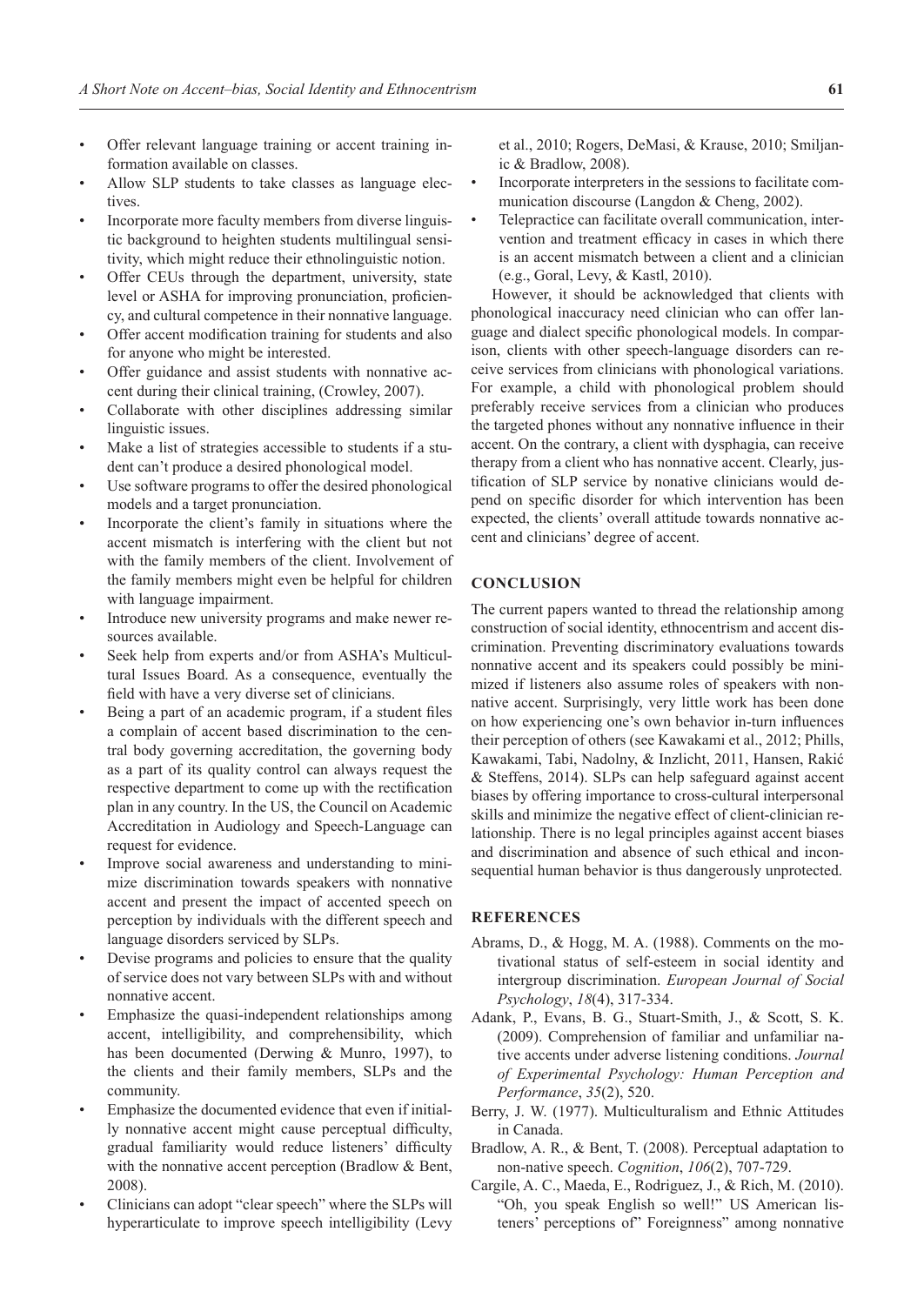speakers. *Journal of Asian American Studies*, *13*(1), 59-79.

- Carlson, H. K., & McHenry, M. A. (2006). Effect of accent and dialect on employability. *Journal of employment counseling*, *43*(2), 70-83.
- Cohen, E., Atkinson, Q. D., Dediu, D., Dingemanse, M., D. Kinzler, K., Ladd, D. R., & Cohen, E. (2012). The evolution of tag-based cooperation in humans: the case for accent. *Current Anthropology*, *53*(5), 588-616.
- Coupland, N., & Bishop, H. (2007). Ideologised values for British accents. *Journal of sociolinguistics*, *11*(1), 74-93.
- Crandall, C. S., Eshleman, A., & O'brien, L. (2002). Social norms and the expression and suppression of prejudice: the struggle for internalization. *Journal of personality and social psychology*, *82*(3), 359-378.
- Creese, G., & Kambere, E. N. (2003). What colour is your English?. *Canadian Review of Sociology/Revue canadienne de sociologie*, *40*(5), 565-573.
- Deprez-Sims, A. S., & Morris, S. B. (2010). Accents in the workplace: Their effects during a job interview. *International Journal of Psychology*, *45*(6), 417-426.
- Deprez-Sims, A. S., & Morris, S. B. (2013). The Effect of Non-native Accents on the Evaluation of Applicants during an Employment Interview: The development of a path model. *International Journal of Selection and Assessment*, *21*(4), 355-367.
- Derwing, T. M., & Munro, M. J. (1997). Accent, intelligibility, and comprehensibility. *Studies in second language acquisition*, *19*(1), 1-16.
- Derwing, T. M., & Munro, M. J. (2009). Putting accent in its place: Rethinking obstacles to communication. *Language teaching*, *42*(4), 476-490.
- Derwing, T., & Munro, M. J. (2001). What speaking rates do non-native listeners prefer?. *Applied Linguistics*, *22*(3), 324-337.
- Frumkin, L. (2007). Influences of accent and ethnic background on perceptions of eyewitness testimony. *Psychology, Crime & Law*, *13*(3), 317-331.
- Fuertes, J. N., & Gelso, C. J. (2000). Hispanic counselors' race and accent and Euro Americans' universal-diverse orientation: A study of initial perceptions. *Cultural Diversity and Ethnic Minority Psychology*, *6*(2), 211-219.
- Fuertes, J. N., Gottdiener, W. H., Martin, H., Gilbert, T. C., & Giles, H. (2012). A meta analysis of the effects of speakers' accents on interpersonal evaluations. *European Journal of Social Psychology*, *42*(1), 120-133.
- Gagnon, A., & Bourhis, R. Y. (1996). Discrimination in the minimal group paradigm: Social identity or self-interest? *Personality and Social Psychology Bulletin*, *22*(12), 1289-1301.
- Giles, H. (1971). Ethnocentrism and the evaluation of accented speech. *British Journal of Social and Clinical Psychology*, *10*(2), 187-188.
- Giles, H., & Watson, B. M. (2013). *The social meanings of language, dialect and accent: International perspectives on speech styles* (Vol. 16). Peter Lang Publishing.
- Giles, H., Williams, A., Mackei, D.M., Rosselli, F., 1995. Reactions to Anglo- and Hispanic-American-ac-

cented speakers: affect, identity, persuasion, and the English only controversy. *Language & Communication 165*, 107–120. http://dx.doi.org/10.1016/0271- 5309(94)00019-9.

- Gluszek, A., & Dovidio, J. F. (2010). Speaking with a nonnative accent: Perceptions of bias, communication difficulties, and belonging in the United States. *Journal of Language and Social Psychology*, *29*(2), 224-234.
- Goral, M., Levy, E. S., & Kastl, R. (2010). Cross language treatment generalisation: A case of trilingual aphasia. *Aphasiology*, *24*(2), 170-187.
- Hansen, K., Rakić, T., & Steffens, M. C. (2014). When actions speak louder than words: Preventing discrimination of nonstandard speakers. *Journal of Language and Social Psychology*, *33*(1), 68-77.
- Hansen, K., Steffens, M. C., Rakić, T., & Wiese, H. (2017). When appearance does not match accent: neural correlates of ethnicity-related expectancy violations. *Social Cognitive and Affective Neuroscience. 12(3),* 507-515.
- Heblich, S., Lameli, A., & Riener, G. (2015). The Effect of Perceived Regional Accents on Individual Economic Behavior: A Lab Experiment on Linguistic Performance, Cognitive Ratings and Economic Decisions. PLoS ONE, 10(2), [e0113475]. DOI: 10.1371/journal. pone.0113475.
- Hewstone, M. and Ward, C. 1985. Ethnocentrism and causal attribution in Southeast Asia. *Journal of Personality and Social Psychology*, 48: 614–623.
- Hogg, M. A., Abrams, D., Otten, S., & Hinkle, S. (2004). The social identity perspective intergroup relations, self-conception, and small groups. *Small group research*, *35*(3), 246-276.
- Hosoda, M., Nguyen, L. T., & Stone-Romero, E. F. (2012). The effect of Hispanic accents on employment decisions. *Journal of Managerial Psychology*, *27*(4), 347-364.
- Hustad, K. C., & Cahill, M. A. (2003). Effects of presentation mode and repeated familiarization on intelligibility of dysarthric speech. *American Journal of Speech-Language Pathology*, *12*(2), 198-208.
- Hustad, K. C., & Beukelman, D. R. (2002). Listener Comprehension of Severely Dysarthric SpeechEffects of Linguistic Cues and Stimulus Cohesion. *Journal of Speech, Language, and Hearing Research*, *45*(3), 545-558.
- Islam, M. R. and Hewstone, M. 1993. Intergroup attributions and affective consequences in majority and minority groups. *Journal of Personality and Social Psychology*, 64: 936–950.
- Kawakami, K., Phills, C. E., Greenwald, A. G., Simard, D., Pontiero, J., Brnjas, A., & Dovidio, J. F. (2012). In perfect harmony: synchronizing the self to activated social categories. *Journal of personality and social psychology*, *102*(3), 562-575.
- Krings, F., & Olivares, J. (2007). At the doorstep to employment: Discrimination against immigrants as a function of applicant ethnicity, job type, and raters' prejudice. *International Journal of Psychology*, *42*(6), 406-417.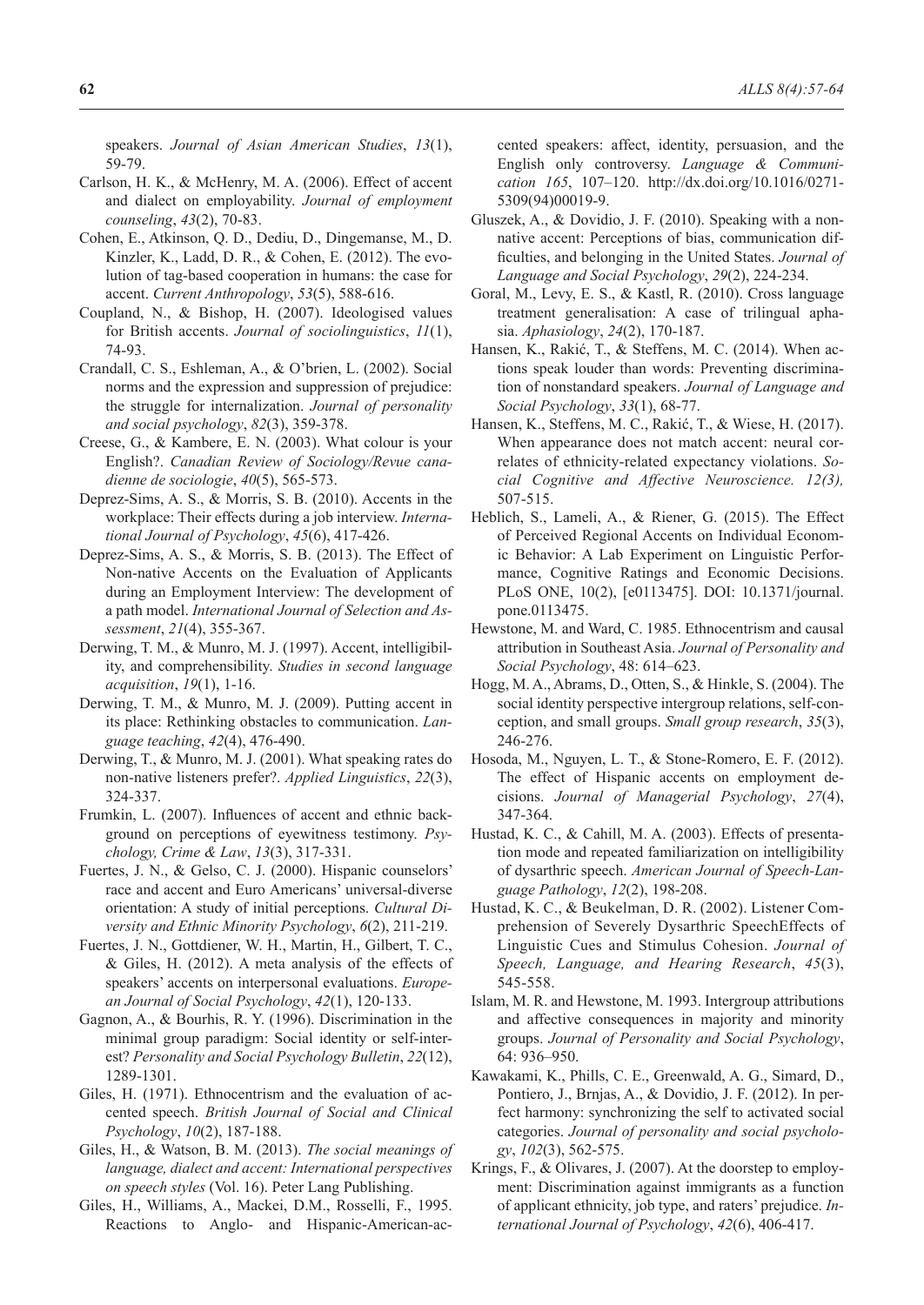- Langdon, H. W., & Cheng, L. R. L. (2002). *Collaborating with interpreters and translators: A guide for communication disorders professionals*. Eau Claire, WI: Thinking Publications.
- Lindemann, S. (2005). Who speaks "broken English"? US undergraduates' perceptions of non native English. *International Journal of Applied Linguistics*, *15*(2), 187-212.
- Lippi-Green, R. (1997). *English with an accent: Language, ideology, and discrimination in the United States*. Psychology Press.
- Lev-Ari, S., & Keysar, B. (2010). Why don't we believe non-native speakers? The influence of accent on credibility. *Journal of Experimental Social Psychology*, *46*(6), 1093-1096.
- Levy, E. S., & Crowley, C. J. (2012). Policies and practices regarding students with accents in speech-language pathology training programs. *Communication Disorders Quarterly*, *34*(1), 59-68.
- Matsuda, M. J. (1991). Voices of America: Accent, antidiscrimination law, and a jurisprudence for the last reconstruction. *Yale Law Journal*, *100(5),* 1329-1407.
- Milroy, L., & McClenaghan, P. (1977). Stereotyped reactions to four educated accents in Ulster. *Belfast Working Papers in Language and Linguistics*, *2*, 1-11.
- Montgomery, J. K. (1999). Accents and Dialects: Creating a National Professional Statement. *Topics in Language Disorders*, *19*(4), 78 -86.
- Neuliep, J. W., & Speten-Hansen, K. M. (2013). The influence of ethnocentrism on social perceptions of nonnative accents. *Language & Communication*, *33*(3), 167-176.
- Neuliep, J. W., Hintz, S. M., & McCroskey, J. C. (2005). The influence of ethnocentrism in organizational contexts: Perceptions of interviewee and managerial attractiveness, credibility, and effectiveness. *Communication Quarterly*, *53*(1), 41-56.
- Neuliep, J. W., & Ryan, D. J. (1998). The influence of intercultural communication apprehension and socio communicative orientation on uncertainty reduction during initial cross- cultural interaction. *Communication Quarterly*, *46*(1), 88-99.
- Neuliep, J. W., & McCroskey, J. C. (1997). The development of a US and generalized ethnocentrism scale. *Communication Research Reports*, *14*(4), 385-398.
- Neuliep, J. W., & McCroskey, J. C. (1997). The development of intercultural and interethnic communication apprehension scales. *Communication Research Reports*, *14*(2), 145-156.
- Neuliep, J. W., & McCroskey, J. C. (2001). The influence of ethnocentrism on perceptions of interviewee attractiveness, credibility, and socio-communicative style. In *annual convention of the International Communication Association, Washington, DC*.
- Neuliep, J. W., & Ryan, D. J. (1998). The influence of intercultural communication apprehension and socio-communicative orientation on uncertainty reduction during initial cross cultural interaction. *Communication Quarterly*, *46*(1), 88-99.
- Ng, S. H., & Bradac, J. J. (1993). *Power in language: Verbal communication and social influenc* . Sage Publications, Inc.
- Ovalle, B. D., & Chakraborty, R. (2013). Accent Policy and Accent Modification Enterprises as Potential Indicators of Intercultural Power Relations: A Call for an Updated Research Agenda. *SIG 17 Perspectives on Global Issues in Communication Sciences and Related Disorders*, *3*(1), 22-33.
- Perreault, S., & Bourhis, R. Y. (1999). Ethnocentrism, social identification, and discrimination. *Personality and Social Psychology Bulletin*, *25*(1), 92-103.
- Perry, S. P., Murphy, M. C., & Dovidio, J. F. (2015). Modern prejudice: Subtle, but unconscious? The role of Bias Awareness in Whites' perceptions of personal and others' biases. Journal of Experimental Social Psychology, 61, 64-78. DOI: 10.1016/j.jesp.2015.06.007
- Phills, C. E., Kawakami, K., Tabi, E., Nadolny, D., & Inzlicht, M. (2011). Mind the gap: Increasing associations between the self and Blacks with approach behaviors. *Journal of personality and social psychology*, *100*(2), 197 -210.
- Rogers, C. L., DeMasi, T. M., & Krause, J. C. (2010). Conversational and clear speech intelligibility of/bVd/syllables produced by native and non-native English speakers. *Journal of the Acoustical Society of America*, *128*, 410–423.
- Ryan, C. (2013). Language use in the United States: 2011. *American community survey reports*, *22*, 1-16.
- Rubin, D. L. (1992). Nonlanguage factors affecting undergraduates' judgments of nonnative English-speaking teaching assistants. *Research in Higher education*, *33*(4), 511-531.
- Rubin, D. L., & Smith, K. A. (1990). Effects of accent, ethnicity, and lecture topic on undergraduates' perceptions of nonnative English-speaking teaching assistants. *International Journal of Intercultural Relations*, *14*(3), 337-353.
- Shah, A. P. (2012). Accent modification for speakers with Indian accents: Speech characteristics and an assessment framework. *SIG 14 Perspectives on Communication Disorders and Sciences in Culturally and Linguistically Diverse (CLD) Populations*, *19*(1), 12-20.
- Smiljanić, R., & Bradlow, A. R. (2008). Temporal organization of English clear and conversational speech a. *The Journal of the Acoustical Society of America*, *124*(5), 3171-3182.
- Sumner, W. G. (1906). *Folkways: A study of the sociological importance of usages, manners, customs, mores, and morals.* Boston, MA: Ginn and Company.
- Tajfel, H. (1972). La catégorisation sociale [Social categorization]. In S. Moscovici (Ed.). Introduction à la psychologie sociale (Vol. 1, pp. 272-302). Paris: Larousse.
- Turner, J. C., Brown, R. J., & Tajfel, H. (1979). Social comparison and group interest in ingroup favouritism. *European journal of social psychology*, *9*(2), 187-204.
- Vornik, L., Sharman, S., & Garry, M. (2003). The power of the spoken word: Sociolinguistic cues influence the misinformation effect. *Memory*, *11*(1), 101-109.